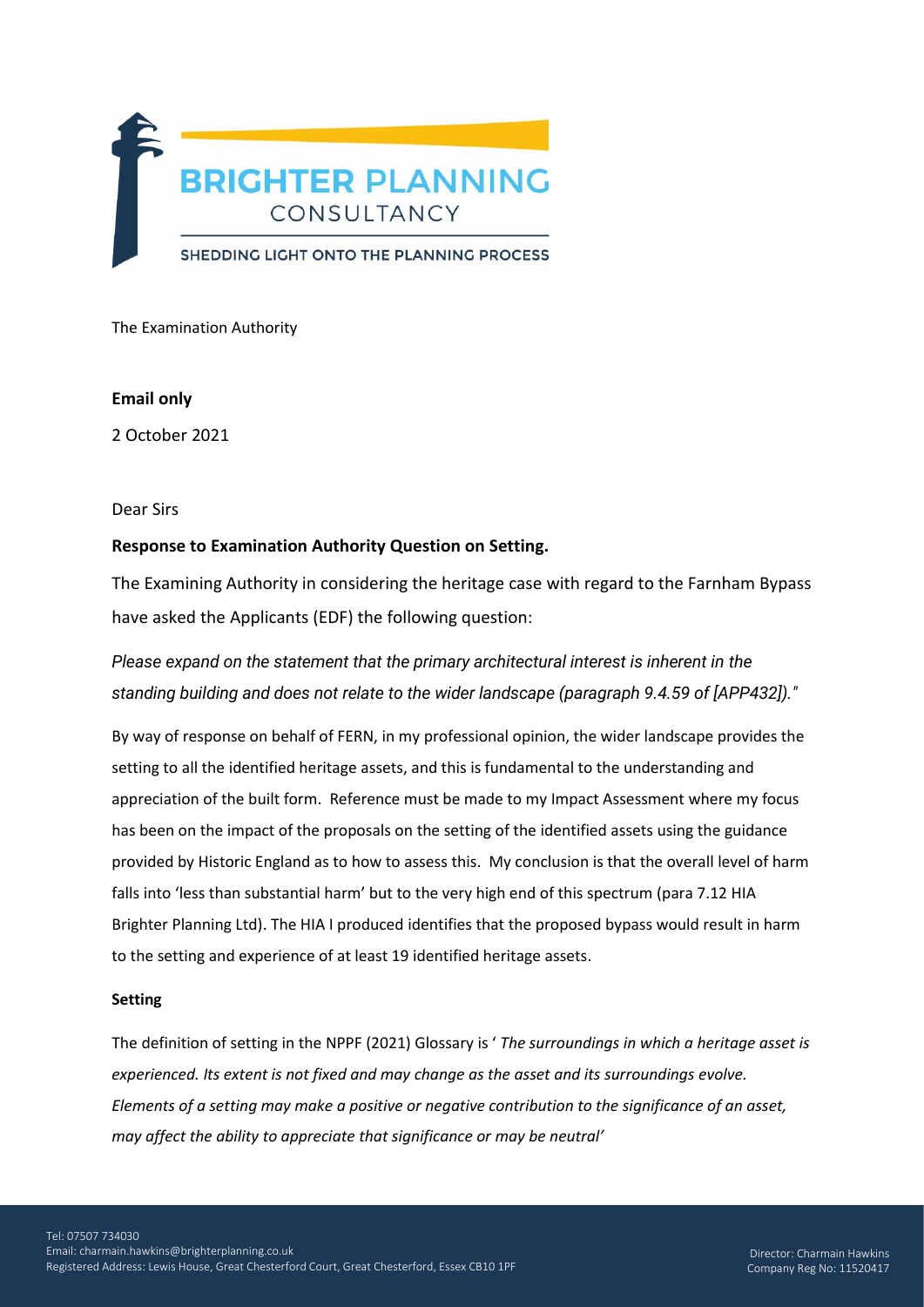The NPPF paragraph 200 states that '*Any harm to or loss of the significance of a designated asset (from its alteration or destruction or from development within its setting) should require clear and convincing justification*...' It goes onto state that *'Substantial harm to or loss of a) grade II Listed buildings or grade II registered parks or gardens should be exceptional'.* (My underlining)

Further guidance on setting is given in the Historic England guidance document 'The setting of Heritage Assets' which was used to produce the impact assessment in Section 7 of my document produced on behalf of FERN.

#### **Importance of the wider landscape setting to significance**

I would raise the following points with regard to the need to consider the wider landscape setting of the assets as part of the heritage impact assessment for the bypass:

- In assessing the heritage assets affected by the proposed Bypass my HIA noted, in in Section 6, that the identified heritage assets contributed to each other and had a very distinctive group value with relatively little modern development to dilute the historic interconnectivity of the buildings. Apart from the Parish Church the buildings are either Grade II Listed or undesignated heritage assets, however their collective group value, in my professional opinion cumulatively raises the significance of the assets.
- The collection of buildings is one of a small secular estate and the related Parish Church which due to their location slightly set away from the village have survived as a distinctive historic entity, notwithstanding the sale of the estate and conversion of the component elements of the former Manor site in the C20. The buildings are still clearly legible within the historic landscape context including the paths and lanes leading to the site.
- The ability to appreciate such a related collection heritage assets within a relatively little altered landscape context, is very rare to find in England today. The Historic England guidance on setting (page 2) identifies those buildings may have a historic or aesthetic connection that amplifies the experience of the significance of each. This is held to be true by the group value of the buildings around the Hall/ Manor and also the landscape setting in which the buildings are located.
- The guidance on setting produced by Historic England in paragraph 17 states that not all settings have the same capacity to accommodate change without harm. Given the buildings have a very strong cohesion with the surrounding land to which the estate related, the synergy between built form and landscape is very strong. The buildings survive within their historic rural landscape context and thus this is very important to the understanding and significance of the assets. The survival of the buildings within a historic landscape context